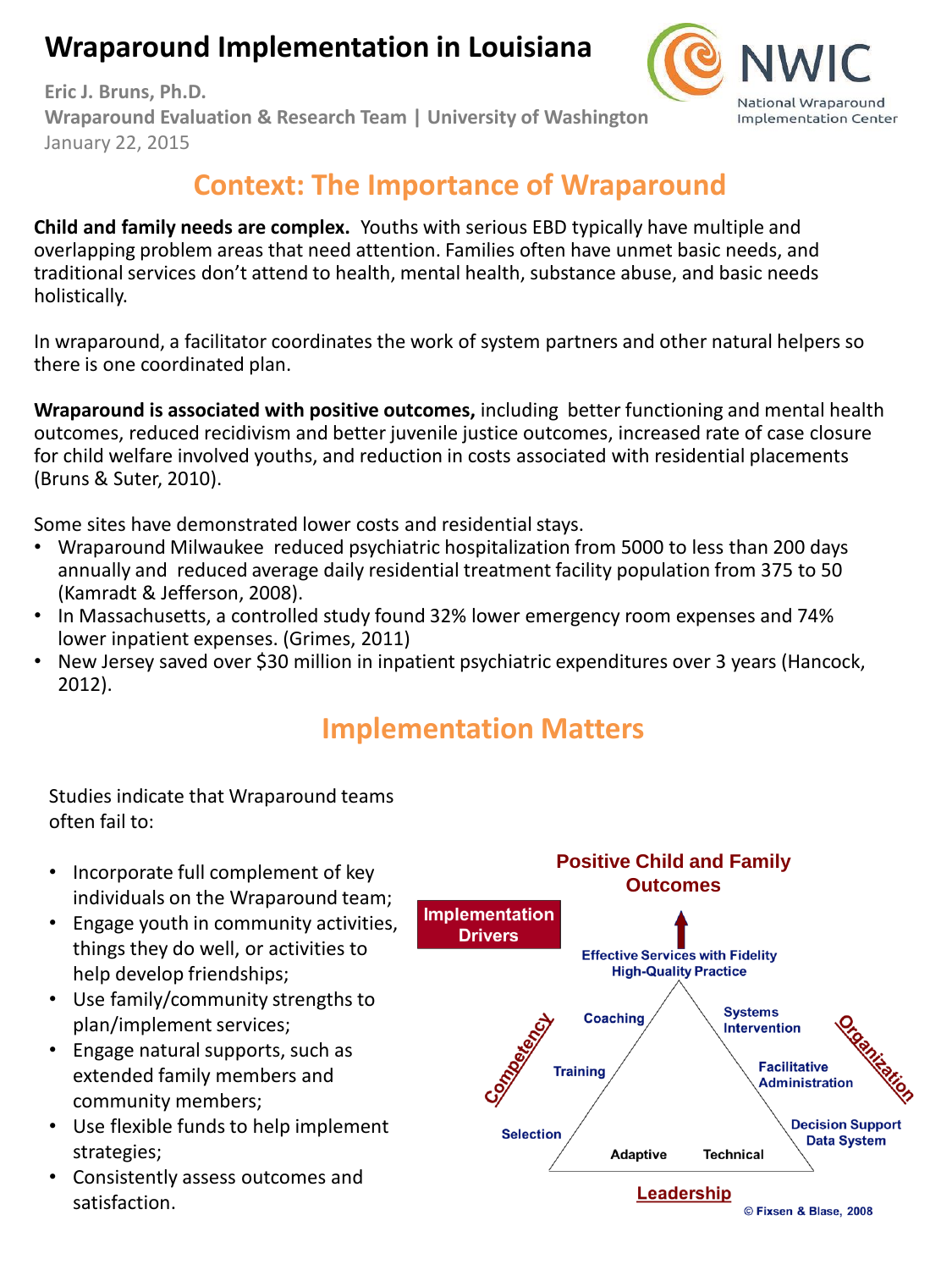# **Staff Training and Skill Development**

#### **NWIC collected data from Louisiana on multiple implementation drivers.**

- 1. Staff perception of training quality and impact
- Impact of Training and Technical Assistance (IOTTA)
- 2. Staff skill development
- Coaching Observation Measure for Effective Teams (COMET)
- Staff in Louisiana indicated that the wraparound trainings they attended were overall worthwhile and resulted in a lasting change in their mastery and competence.
- COMET scores in Louisiana are among the highest in states where the tool is used, though the data in Louisiana comes from a small sample of coaches.



## **Perceived Change in Mastery due to Training**

|                            | Louisiana |
|----------------------------|-----------|
| Number of children/youth   | 358       |
| Interviews completed:      |           |
| <b>WFI-EZ Caregiver</b>    | 198       |
| <b>WFI-EZ Facilitator</b>  | 353       |
| <b>WFI-EZ Youth</b>        | 83        |
| Total interviews completed |           |

Fidelity data using the Wraparound Fidelity Index, Short Version (WFI-EZ) was collected on a random sample of 35% of youth enrolled in wraparound services in 5 regions. The WFI-EZ is a brief self-report fidelity survey that also includes questions about satisfaction and outcomes.

 $\blacksquare$  Louisiana  $\blacksquare$  National Mean

The response rate for caregivers was around 60%, for youths around 30%, and for facilitators around 100%.



### **Total Fidelity Scores**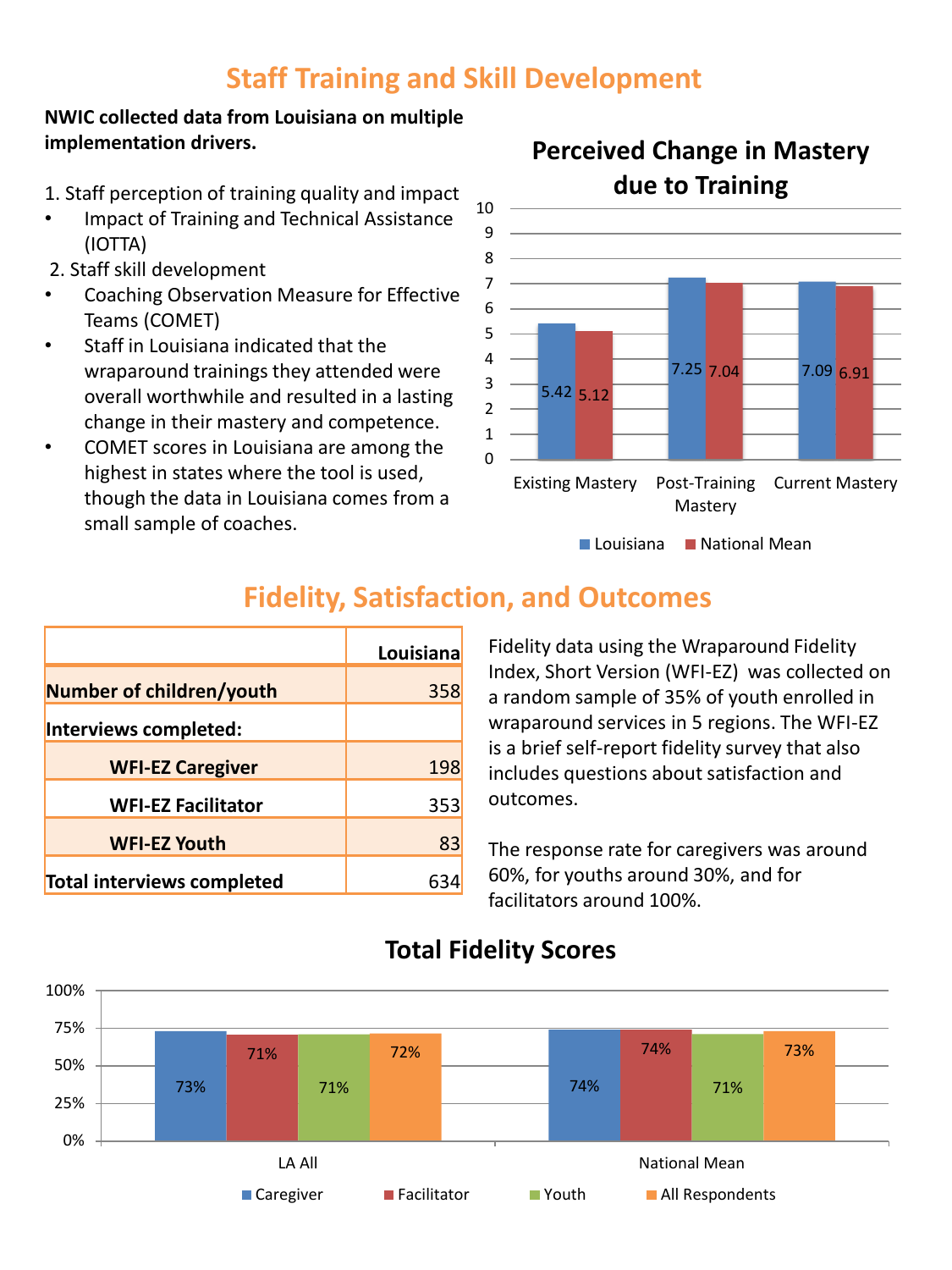## **Fidelity, Satisfaction, and Outcomes**

- Caregiver and Youth total fidelity scores in Louisiana are very similar to the national comparison sample. The facilitator score, however, is about four and a half percentage points lower than the national average.
- Although overall scores in Louisiana are similar to National Means, Louisiana's scores on the "Effective Teamwork" subscale are lower, and are higher on the Needs-Based subscale.



## **Key Element Scores**



## **Overall Satisfaction**

- Youth and families typically report high satisfaction with their wraparound experiences.
- Self-reported outcomes for youth look positive, though there is a high amount of variability across the regions.